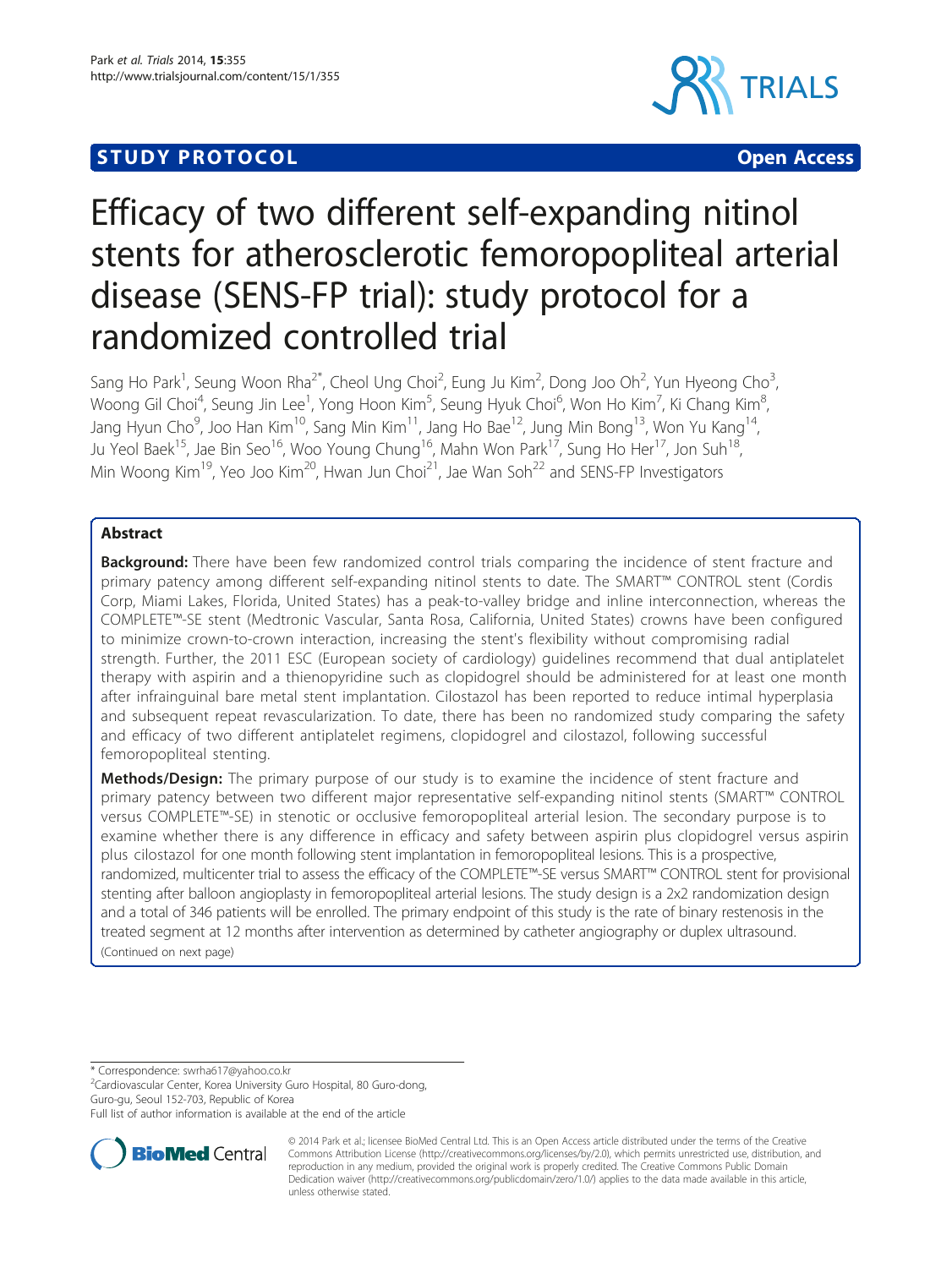#### (Continued from previous page)

Discussion: This trial will provide powerful insight into whether the design of the COMPLETE™-SE stent is more fracture-resistant or effective in preventing restenosis compared with the SMART™ CONTROL stent. Also, it will determine the efficacy and safety of aspirin plus clopidogrel versus aspirin plus cilostazol in patients undergoing stent implantation in femoropopliteal lesions.

Trial registration: Registered on 2 April 2012 with the National Institutes of Health Clinical Trials Registry (ClinicalTrials.gov identifier# [NCT01570803\)](http://clinicaltrials.gov/ct2/results?term=NCT01570803&Search=Search).

## Background

Percutaneous transluminal balloon angioplasty for atherosclerotic femoropopliteal lesions has a high primary success rate of 90% without complications. However, restenosis rates are 60% within a year and restenosis rates increase to 70% for interventions on the superficial femoral artery where the lesion length is over 10 cm. Because of this, surgical treatment for restenosis was recommended by the Inter-Society Consensus for the Management of Peripheral Arterial Disease (TASC) in 2000 [\[1\]](#page-9-0). Later, a stainless steel stent was developed for atherosclerotic femoropopliteal lesions and adopted for clinical use. However, five randomized controlled trials failed to demonstrate any benefit of a stainless steel stent over balloon angioplasty alone [[2-6](#page-9-0)].

The development of a nitinol stent has resulted in an innovative change in the interventional approach. Nitinol stents have contributed greatly to the lowering of restenosis rates and have also been shown to be superior to balloon angioplasty alone [[7-10\]](#page-9-0). Based on these findings, the TASC II practice guidelines were developed [[11\]](#page-9-0). Due to the development of the nitinol stent, restenosis rates have been reduced following femoropopliteal stenting. However, the use of a nitinol stent is only recommended when the result of a balloon angioplasty is not satisfactory as the 'provisional concept', and restenosis rates are still high in long lesions, such as TASC type C and D lesions.

The superficial femoral artery is the longest artery in human body and is located between two flexion points, the femoral joint and knee joint. Several types of forces are regularly applied to this vessel, such as flexion, longitudinal or lateral compression, torsion and others. Because of such features of the femoropopliteal artery, stent fracture can occur and several studies reported that the stent fracture can be a clinically significant factor in restenosis [\[12](#page-9-0),[13](#page-9-0)].

Other reported risk factors for in-stent restenosis include stent length and the number of implanted stents (overlapping stenting), stent design, severity of calcification of the vessel, and stent elongation that may occur during deployment [[14,15](#page-9-0)]. Recently developed stent designs focus on reducing the rate of stent fracture to prevent restenosis. In the FESTO study [[12\]](#page-9-0), it was hypothesized that differences in nitinol stent designs affect stent fracture and restenosis rates. In this study, the Luminexx stent showed the highest stent fracture rate while the SMART™ stent showed the lowest stent fracture rate, with the fracture rate increasing with lesion length. Additionally, it was concluded that stent fracture is closely related to in-stent restenosis or reocclusion. Based on an in vitro study, Stefan Müller-Hülsbeck et al. claimed that there are differences in the performance of seven different types of stents in a mechanical fatigue test designed to predict stent fracture and, based on this, they also claimed that differences in stent design may play an important role in development of stent fracture [\[16](#page-9-0)].

Currently, several manufacturers produce nitinol stents for atherosclerotic femoropopliteal lesions, and all of them may differ in incidence of stent structure. As mentioned earlier, there are several laboratory, retrospective, or registered clinical studies on restenosis that compare the effect of bending, compression, and torsion on stent fracture rates in a variety of stent designs or types. However, welldesigned, prospective, randomized, controlled clinical trials that compare restenosis rates among different stent types have rarely been conducted. Until now, the SUPER-SL study [[14](#page-9-0)] is the only literature available for a randomized comparative study examining differences in primary patency rates between the SMART™ stent and Luminexx stent in long superficial femoral artery lesions (lesion length 5 to 22 cm). There is no randomized comparative study that compares two different types of nitinol stents in terms of stent fracture and primary patency rates in an Asian population, especially among new-generation nitinol stents.

The SMART™ CONTROL stent (Cordis Corp, Miami Lakes, Florida, United States) and the COMPLETE™-SE stent (Medtronic Vascular, Santa Rosa, California, United States) are both open-cell slotted tube designs, but they differ in connection shape between cell and cell or between crown and crown, and number of bridges. Because of such differences in design, Medtronic claim that the COMPLETE™-SE stent has exceptional elasticity and flexibility compared to other nitinol stents, without decreasing radial force.

Further, according to the 2011 ESC (European society of cardiology) guidelines [[17\]](#page-9-0), dual antiplatelet therapy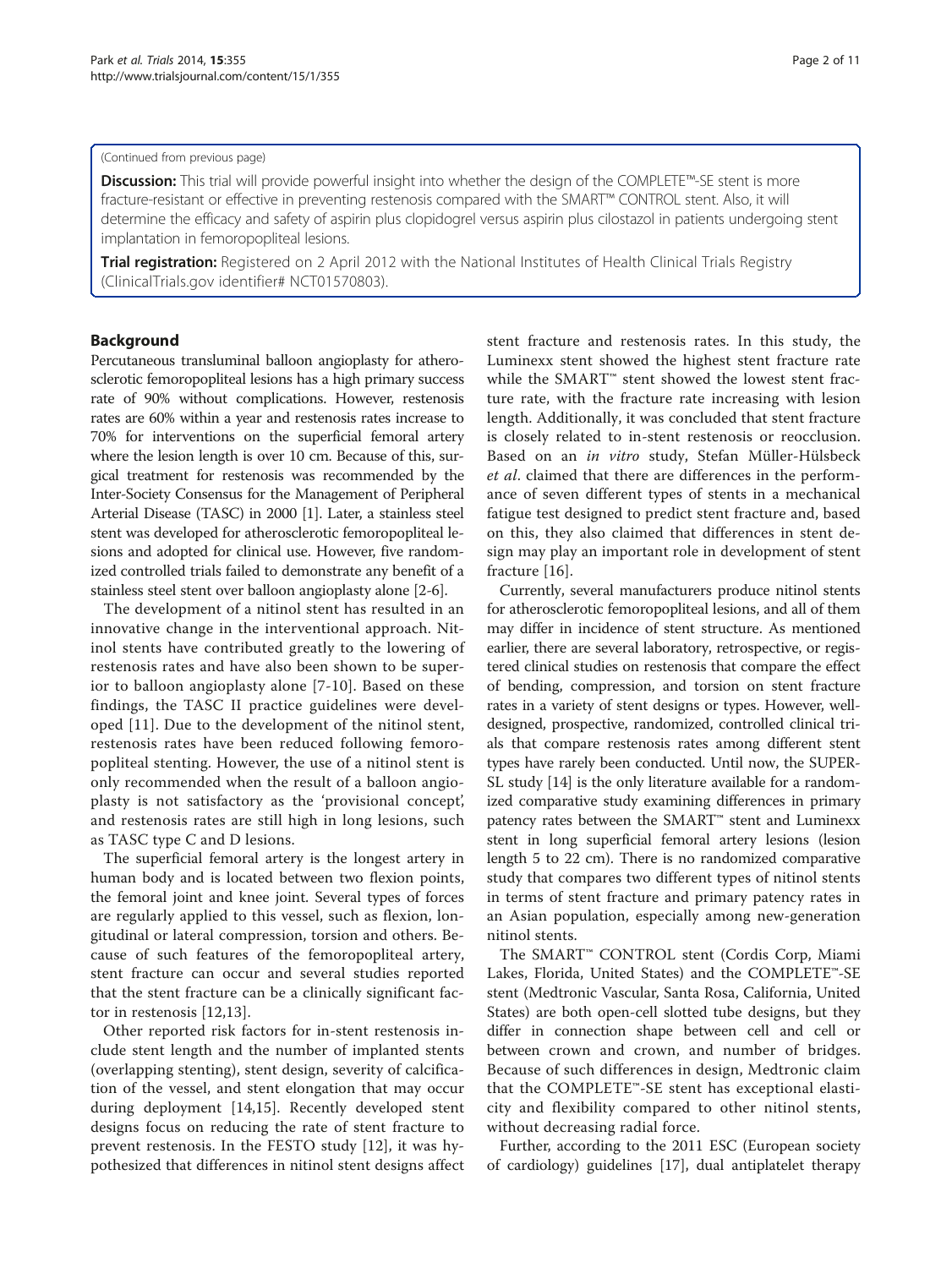with aspirin and clopidogrel is recommended at least for one month after the implantation of a bare metal stent into an atherosclerotic femoropopliteal lesion. Clinical research on the effectiveness of cilostazol in atherosclerotic peripheral arterial disease have been frequently reported. Recently, meta-analysis results have also reported that cilostazol is effective in reducing intermittent claudication [\[18\]](#page-10-0). However, while there are small-scale [\[19\]](#page-10-0) or retrospective studies [[20](#page-10-0)] that include a partial comparison showing a reduction in restenosis or revascularization rates in patients stented for femoropopliteal artery disease, there are few studies involving a large number of patients. Additionally, there are no randomized studies comparing the long-term effects of clopidogrel and cilostazol on reducing restenosis or revascularization rates in patients following femoropopliteal artery self-expanding nitinol stenting.

In this study, we will compare the incidence of stent fracture and primary patency between SMART™ CONTROL and COMPLETE™-SE stents. In addition, we would like to ascertain whether there are differences in efficacy and safety between aspirin plus clopidogrel versus aspirin plus cilostazol in patients undergoing stent implantation in femoropopliteal lesions.

## Method/Design

## Study objectives, hypothesis and design

The primary purpose of our study is to examine and compare the incidence of stent fracture and primary patency between two different nitinol stents (SMART™ CONTROL versus COMPLETE™-SE) in stenotic or occlusive femoropopliteal arterial lesions. The secondary purpose is to ascertain whether there is difference in efficacy and safety between aspirin plus clopidogrel versus aspirin plus cilostazol in patients undergoing stent implantation in femoropopliteal lesions. This is a prospective, randomized, multicenter trial to assess the efficacy of the COMPLETE™-SE versus SMART™ CONTROL stent by provisional stenting after balloon angioplasty for stenotic or occlusive femoropopliteal arterial lesions. The protocol of the trial has been registered with the National Institutes of Health Clinical Trials Registry (registration number: NCT01570803) and a brief flow chart of the whole study is summarized in Figure 1.

## Study population

Patients at least 20 years of age who have moderate or severe intermittent claudication or critical limb ischemia (Rutherford score of 2 to 6, except any patient who has undergone or plans to take major amputation) will be screened for study enrollment. A patient will be enrolled if they meet all of the inclusion and have none of the exclusion criteria. Inclusion criteria consist of clinical and anatomical criteria. The clinical criteria includes symptomatic peripheral-artery disease with moderate to severe claudication (Rutherford score of 2 to 3), chronic critical limb ischemia with resting ischemic pain (Rutherford score of 4), or chronic critical limb ischemia with ischemic ulcers (Rutherford score of 5 to 6), and patient must provide written informed consent. The anatomical criteria includes stenosis of more than 50% of, or occlusion of the ipsilateral femoropopliteal artery, patent (≤50% stenosis) ipsilateral iliac artery, or concomitantly treatable ipsilateral iliac lesions (≤30% residual stenosis), and at least one patent (less than 50% stenosis) tibioperoneal run-off vessel. Patients meeting any of the following criteria will be excluded from the study: failure to provide written informed consent; a history of major bleeding within prior two months; known hypersensitivity or contraindication to any of the following medications: heparin, aspirin, clopidogrel, cilostazol, or contrast agent; acute limb ischemia; previous bypass surgery or stenting of the ipsilateral femoropopliteal artery; untreated inflow disease of the ipsilateral pelvic

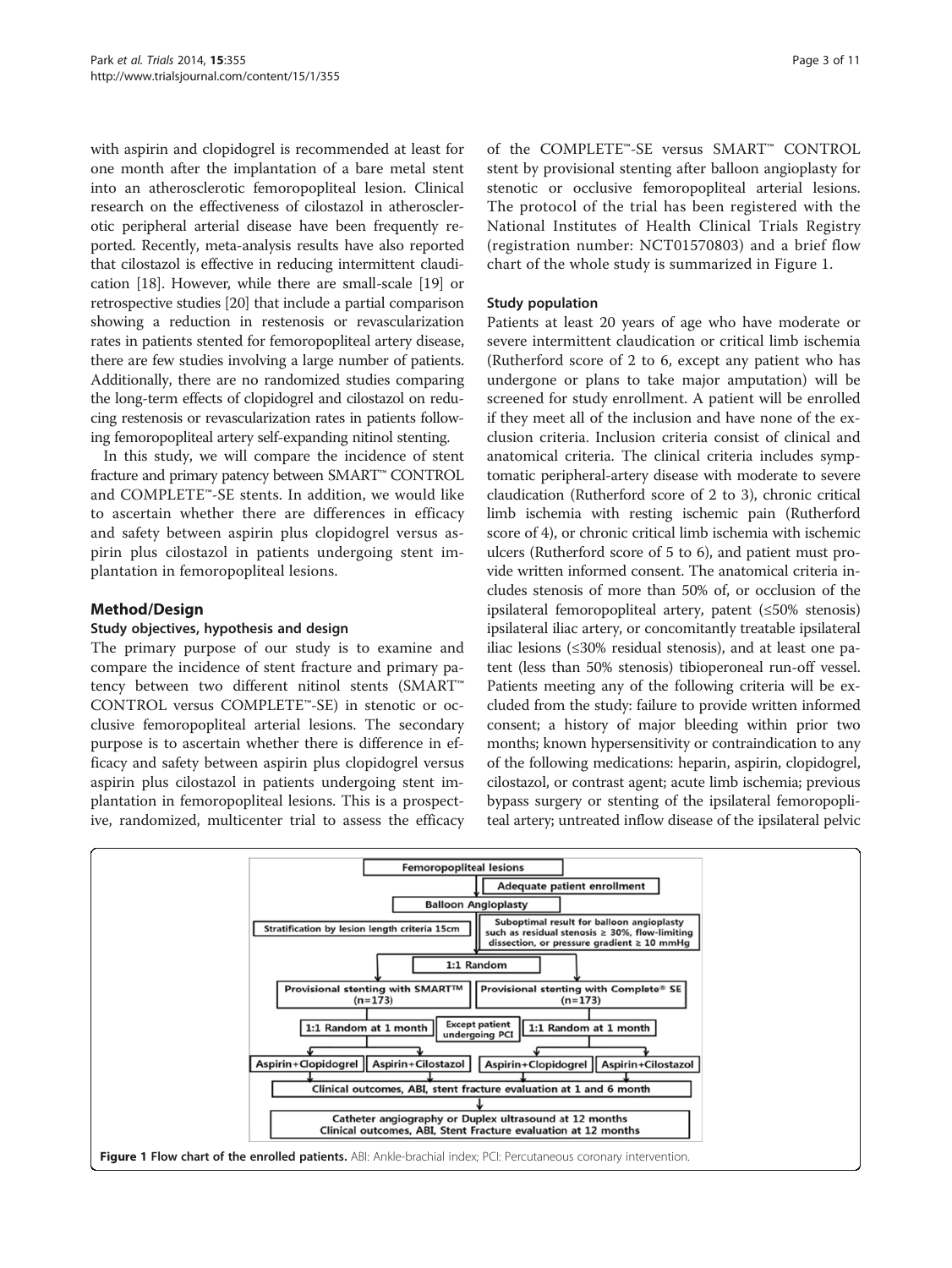arteries (>50% stenosis or occlusion); patients who have undergone major amputation (amputation of above the ankle) or major amputation is planned or required; patients with a life expectancy of less than one year due to comorbidities.

## Randomization and interventions

Prior to the intervention, aspirin and clopidogrel will be administered at least 12 hours before the procedure. Prior to the intervention, 70 to 100 units/kg of unfractionated heparin will be administered. Endovascular interventions will be carried out percutaneously, by placing a 6–8-Fr sheath at the femoral artery via an antegrade approach or a contralateral crossover technique. In selected cases, a retrograde approach (from the distal superficial femoral artery, popliteal artery, or pedal arteries) and/or brachial approach will be allowed.

Diagnostic angiography will be performed in two different views at least 30 to 45° apart to evaluate the structure of the lesion. Femoropopliteal and tibial arteries will be visually checked for the presence of distal lesions. To document the precise location of the lesion and the site of the intervention, we will recommend the use of a ruler. In cases of total occlusion, both intraluminal and subintimal methods of recanalization will be allowed. In procedure, the use of other special devices will be allowed; for example reentry device OUTBACK™ catheter (Cordis Corp, Miami Lakes, Florida, United States) and Offroad catheter (Boston Scientific, Natick, MA, United states), CTO devices Frontrunner (Cordis Corp, Miami Lakes, Florida, United States) and Truepath (Boston Scientific, Natick, MA, United states), and atherectomy devices such as SilverHawk™ and TurboHawk™ (Covidien, Plymouth, Minnesota). After the successful passage of the guidewire, predilation of the target lesion with an optimally sized balloon will be performed prior to stent implantation. Recommended, minimal balloon dilation time is 120 seconds. Then, if there is a residual pressure gradient of ≥10 mmHg, residual stenosis of ≥30%, or flowlimiting dissection, the balloon angioplasty results will be considered as suboptimal results. Subsequently, webbased randomization for stent selection will be performed. Patients will be stratified into two groups, less than 15 cm or more than 15 cm, according to lesion length. Random allocation of the patients will be performed via a webbased computerized program separately managed at the Cardiovascular Intervention Research Institute (CIRI), Korea University Guro Hospital, Seoul, Republic of Korea. Patients will be randomized in a 1:1 manner according to two different stents (SMART™ CONTROL versus COMPLETE™-SE). The stents will be implanted to extend 10 mm proximally and distally from the margins of the target lesion with luminal narrowing of ≥50%. Spot stenting or full lesion coverage will be decided at physician's

discretion. When multiple stents are required, the margins of the stents should be overlapped by at least 10 mm. Adjuvant post-dilation after the stenting will be performed strictly within the stented segment, with up to 10% oversizing of the post-dilation balloon.

All ipsilateral iliac arterial lesions should be treated with angioplasty and/or stenting concomitantly and residual stenosis should be less than 50%. Treatment of tibioperoneal lesions is recommended only in cases of critical limb ischemia. There should exist at least one patent (<50% stenosis) tibioperoneal run-off vessel with good antegrade flow.

A final angiography will be performed after the intervention in both groups, with the use of the same angles and magnifications used in the baseline angiograms. Simultaneously, reference vessel diameter (RVD), minimal luminal diameter (MLD), percent diameter stenosis, and acute gain should be measured. The reference vessel diameter will be obtained from averaging 5-mm segments proximal and distal to the lesion. Technical success will be defined as the successful access and deployment of the stent and less than 30% diameter residual stenosis after the revascularization.

For the post-procedural medication, aspirin 100 mg and clopidogrel 75 mg will be administered once daily for one month. Then, patients of each group will be randomized by web-based randomization to receive either clopidogrel 75 mg or cilostazol 100 mg once daily in addition to aspirin 100 mg for at least 11 months in a 1:1 manner.

After enrollment and index procedure, clinical followup will be planned at 1, 6, and 12 months to evaluate clinical outcomes and ankle-brachial index score. Also, all patients will be recommended to have a follow-up catheter angiography or duplex ultrasound at 12 months according to local clinical practice. The incidence of stent fracture and binary patency will be assessed by plain X-ray and quantitative femoral angiography. The investigators will be urged to follow up on patients, either by office visits or by telephone contacts, as necessary. Patient adherence to the study drug and side effects will be checked and monitored at every outpatient visit. The decision of drug discontinuation will be discussed and checked under the physician's recommendation.

## Outcome measures

The primary endpoint of this study is the rate of binary restenosis (stenosis of at least 50% of the luminal diameter) or PSVR (peak systolic velocity ratio) ≥2.5 or 0 (PSVR = peak systolic velocity within the area of stenosis divided by peak systolic velocity in a normal adjacent proximal artery segment) in the treated segment at 12 months after the intervention as determined by catheter angiography or duplex ultrasound. The secondary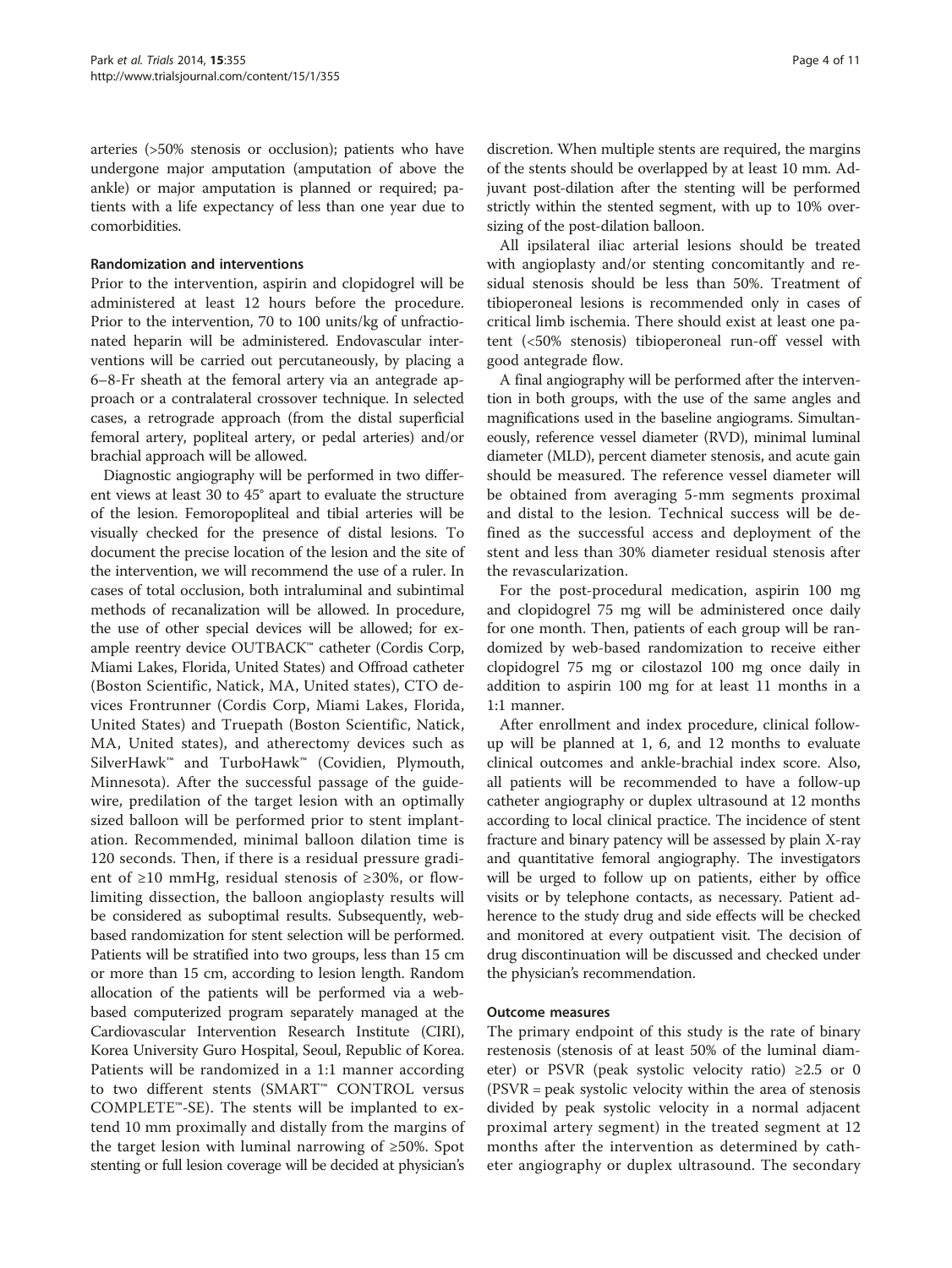endpoints are as follows: 1) composite of binary restenosis and major stent fracture (moderate or severe stent fracture); 2) stent fracture rate according to fracture grade (minor, moderate, severe); 3) limb salvage rate free of above-the-ankle amputation; 4) sustained clinical improvement rate at 12-month follow-up; 5) repeated target lesion revascularization (TLR) rate; 6) repeated target extremity revascularization (TER) rate; 7) total reocclusion rate; 8) comparison of angiograph variables consisting of late loss and restenosis rate; 9) anklebrachial index (ABI) at 12 months; 10) the rate of major adverse cardiovascular events (MACE) composed of allcause death, myocardial infarction, repeat percutaneous coronary intervention (PCI), and stroke at 12 months; 11) incidence of geographic miss during stent deployment due to jumping and/or elongation; 12) rate of binary restenosis or PSVR  $\geq$ 2.5 or 0 according to clopidogrel and cilostazol; and 13) major bleeding rate between clopidogrel and cilostazol group. The detailed definitions are summarized in the [Appendix](#page-7-0).

## Statistical analysis

## Sample size calculation

From previous studies, including ABSOLUTE [\[7](#page-9-0)], FAST [[8\]](#page-9-0), and ASTRON [[9\]](#page-9-0), recurrence rates in femoropopliteal lesions after one year were 32%, 34.4%, and 37%, respectively - approximately 35% on average. The recurrence rate for the SMART™ CONTROL stent was 34.8% in the SUPER-SL study - a multicenter, randomized controlled trial that compared two self-expanding nitinol stents, the SMART™ CONTROL and Luminexx stents, in femoropopliteal lesions [\[14](#page-9-0)]. So far, there are limited data on the one-year primary patency rate of the COMPLETE™-SE stent. Based on previous research results, the SMART™ CONTROL stent group will be the control group, and the COMPLETE™-SE stent group will be the experimental group. Based on the SUPER-SL results, the one-year primary patency of the SMART™ CONTROL stent is estimated to be 65% and the one-year primary patency of the COMPLETE™-SE stent is estimated to be 80%, which is higher than that of the SMART™ CONTROL stent. Recurrence will be defined as more than 50% restenosis or total occlusion under invasive angiography, or if invasive angiography is not performed,  $PSVR \geq 2.5$  when evaluated with duplex ultrasound. The statistical significance level is set at 5%, the power of test is set as 80%, and the randomization ratio is set as 1:1. Test for proportion and chi-square method are used. Using standard sample size formula, it was calculated that 138 patients per group are needed for a total of 346 patients, after accounting for a 20% dropout rate.

## Statistical analysis

Categorical variables will be expressed as delivery rate when comparing baseline features between the SMART<sup>™</sup>

CONTROL and COMPLETE™-SE stent groups or the clopidogrel and cilostazol groups, and for categorical variables, comparisons between groups will use the chisquare or Fisher's exact test. Continuous variables will be expressed as mean ± standard deviation, and for continuous variables, comparisons between groups will use the Student's t-test. The primary and secondary endpoints will be analyzed using both intention-to-treat analysis (all subjects assigned to a treatment group) and per-protocol analysis (only subjects completed the treatment protocol). Study endpoints will also be analyzed per patient. For the primary endpoint (12-month binary restenosis rate) comparisons of the two patient groups will use the chi-square or Fisher's exact test. At the end of the 12 months, cumulative restenosis rates will be calculated. All secondary endpoint analysis will be performed using the Student's t-test, chi-square test, or Fisher's exact test. Also, clinical outcomes such as revascularization of the target vessel, death, major cardiovascular events including myocardial infarction and cerebral infarction, and limb salvage rates will be analyzed using Kaplan-Meier survival estimates and a comparison of the groups will be performed using the log-rank test. A  $P$  value <0.05 is considered to be statistically significant. In order to evaluate the risk factors for recurrence, defined as restenosis or total occlusion, univariate and multivariate logistic regression analysis will be performed. Present research has concluded that there will be a very low chance of missing data to cause bias, and therefore, missing data for the major endpoints will be excluded from the analysis data. For repeated measurements for the secondary endpoints, last observation carried forward (LOCF) can be applied. The SPSS 20.0 (SPSS Inc, Chicago, Illinois, United States) statistics program will be used for all analysis.

## Trial organization

## Executive committee

The Executive Committee will be composed of the study chairperson and selected members among the investigators. This committee is responsible for overseeing the administrative progress of the study and will approve the final trial design and protocol issued to the Data and Safety Monitoring Board (DSMB) and the clinical sites. This committee will also be responsible for reviewing the final results, determining the methods of presentation and publication, and selection of secondary projects and publications by members of the Steering Committee. The Executive Committee also holds the right to modify or stop the study prematurely based on recommendations from the DSMB.

## Data Safety Monitoring Board (DSMB)

The frequency of the DSMB meetings will be determined prior to study commencement. Additionally, the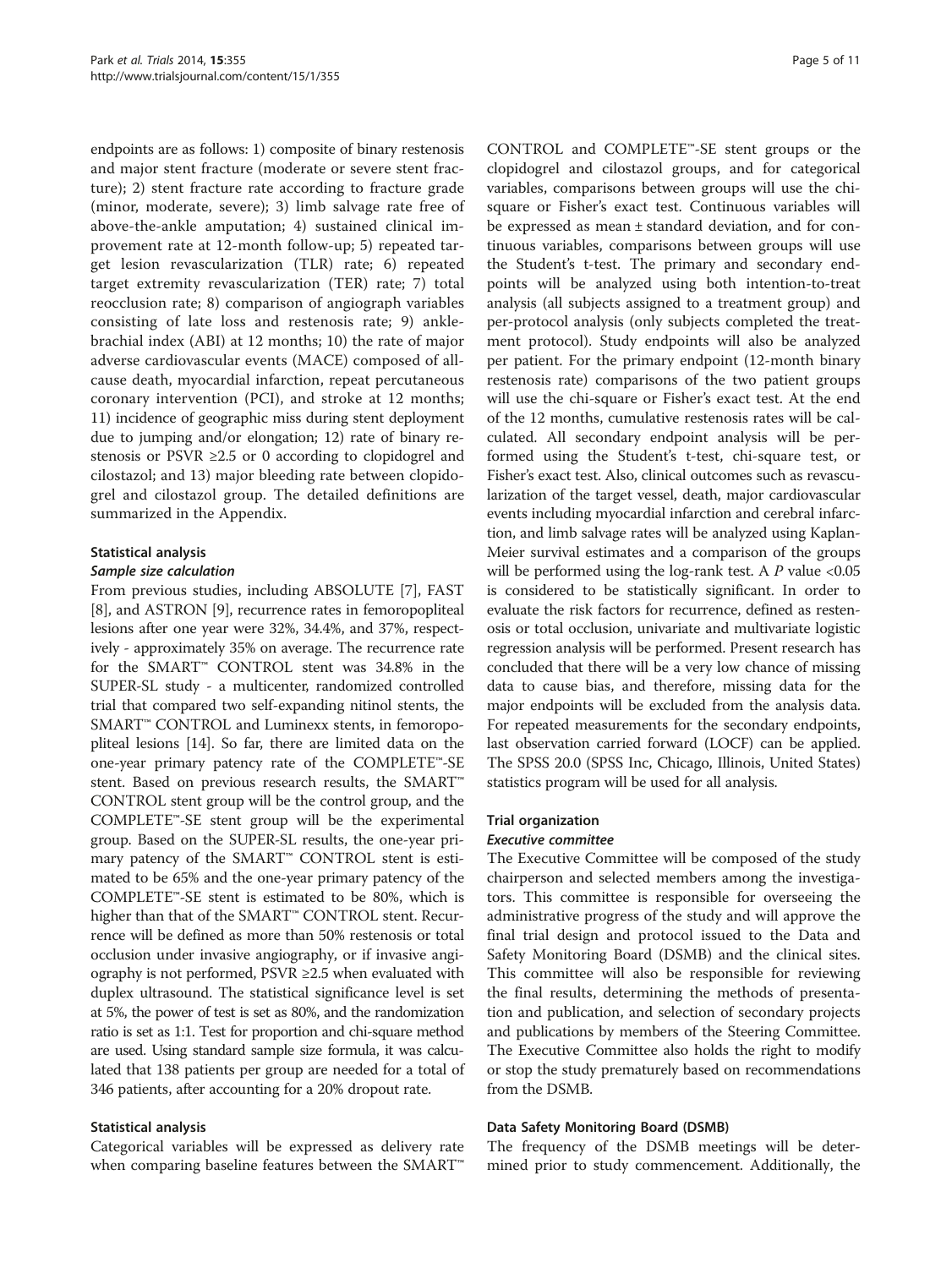DSMB may call a meeting at any time if there is reason to suspect that safety is an issue. The DSMB is responsible for making recommendations regarding any safety or compliance issues throughout the course of the study and may recommend to the Executive Committee to modify or stop the study. However, all final decisions regarding study modifications rest with the Executive Committee.

All cumulative safety data will be reported to the DSMB and reviewed on an ongoing basis throughout enrollment and follow-up periods to ensure patient safety. Every effort will be made to allow the DSMB to conduct an unbiased review of patient safety information. All DSMB reports will be made available to the appropriate agencies upon request but will otherwise remain strictly confidential.

Prior to the DSMB's first review of the data, the DSMB charter will be drafted. The DSMB will develop a consensus understanding of all trial endpoints and definitions used in the event adjudication process. All DSMB reports will remain strictly confidential, but will be made available to the regulatory body upon request.

## Clinical Event Adjudication Committee (CEAC)

The Clinical Events Committee (CEAC) is comprised of interventional and non-interventional cardiologists who are not involved in the study. The CEAC is charged with the development of specific criteria used for the categorization of clinical events and clinical endpoints in the study which are based on protocol. At the onset of the trial, the CEAC will establish explicit rules outlining the minimum amount of data required and the algorithm followed in order to classify a clinical event. All members of the CEAC will be blinded to the primary results of the trial. The CEAC will meet regularly to review and adjudicate all clinical events. The CEAC will also review and rule on all deaths that occur throughout the trial.

## Data coordination and site management

Data coordination and site management services will be performed at the Cardiovascular Center of the Korea University Guro Hospital.

## Ethical approval

This study has been approved by the institutional review boards of investigator's centers (Soonchunhyang University Cheonan Hospital, reference number SCHCA 2013-02- 006; Korea University Guro Hospital, reference number MD12018; Kwandong University Myongji Hospital, reference number 13-030; Human Research Kunkuk University Chungju Hospital, reference number 2013-006; Kangwon National University Hospital, reference number 2013-01- 004; Samsung Seoul Medical Center, reference number SMC 2013-02-075-001; Incheon Sa-Rang Hospital, reference number 2013-4; St Carollo Hospital, reference number SCH 2013-119; Chonnam University Hospital, reference number CNUH-2013-021; Chungbuk National University Hospital, reference number CBNUH 2013-02-001-001; Konyang University Hospital, reference number 13-05; IS Incheon Hanlim Hospital, reference number 2013- 3; Gwangju Bohoon Hospital, reference number 2013-5-1; Cheongju St Mary's Hospital, reference number IRB-5A-1; Seoul National University Boramae Hospital, reference number 20130806/26-2013-70/082; Deajeon Catholic Medical Center, reference number DIRB-00110\_1-006; Soonchunhyang University Bucheon Hospital, reference number 2013-11-003; Hanmaeum Medical Center, reference number MD2013-0006; Hallym University Chuncheon Sacred Heart Hospital, reference number 2014-64). The investigator will obtain their written approval before being allowed to conduct and participate in the study. The investigator is also responsible for fulfilling any conditions of approval imposed by the institutional review board, such as regular reporting, study timing, and so on. The investigator will provide the Sponsor with copies of such approvals and reports.

## **Discussion**

Endovascular revascularization is a minimally invasive therapy for the treatment of patients with femoropopliteal arterial disease who suffer from intermittent claudication or critical limb ischemia. Technology has rapidly evolved during the last decade and there is now a growing body of experience in the treatment of even complex cases [[21](#page-10-0)]. However, the femoropopliteal artery remains a challenging area for endovascular treatment. During movements, various forces are exerted on this vessel. Therefore the use of intravascular stents in the femoropopliteal artery continues to be controversial due to the potential for compression and fracture. As mentioned previously, recent stent design improvements focus on decreasing stent fracture rates which can negatively impact patency rates by rearranging strut alignment.

## Rationale of randomized trials comparing two different generation stents

The factors associated with in-stent restenosis after stent implantation in femoropopliteal lesion have been known to be very various; patient characteristics, lesion characteristics, and so on. Recently, various self-expandable nitinol stents have been manufactured by many companies and they each claim that the design of their product is superior in terms of radial force, stent deformity or fracture, and deployment system. As aforementioned, several studies have shown that stent fracture might be associated with in-stent restenosis. Also geographic miss, due to stent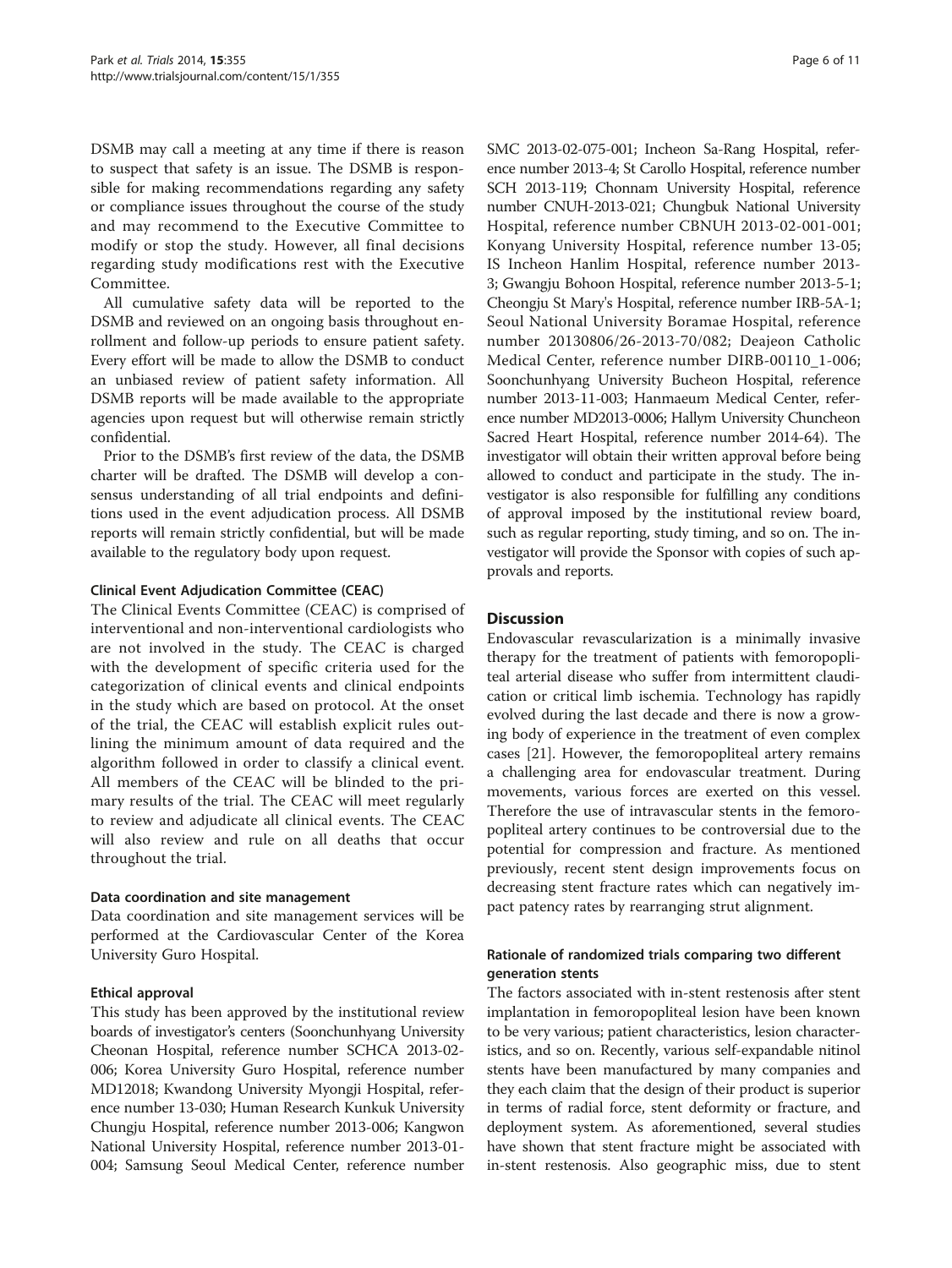elongation or jumping during stent deployment, may be associated with stent fracture and in-stent restenosis [[22](#page-10-0)].

On the other hand, the design of self-expandable nitinol stents might be different depending on the time they were developed; first-generation nitinol stents (such as Luminexx™ and SMART™) showed a remarkably high rate of stent strut fracture [[22](#page-10-0)]. A second generation of slotted tube nitinol stents has been developed. These stents have better flexibility by reducing the number of connections between cells or crowns and configuring the spiral orientation of these interconnections [[23\]](#page-10-0). Several studies have reported that these nitinol stents are more fracture-resistant and more flexible, with some of them providing superior patency rate (such as Life™ and Everflex<sup>™</sup> $[22,24]$ .

However, an important limitation to their studies is that they were non-randomized studies of relative small sample size or were confined to in vitro. As of yet, a multicenter randomized controlled trial for direct comparison of stent fracture and primary patency between two different nitinol stents has not been done except for one study: SMART™ versus Luminexx stent (Super SL trial) [\[14\]](#page-9-0). SMART™ and Luminexx stents have been classified as first generation self-expandable nitinol stents. The Complete-SE stent (Figure 2A) of Medtronic company is different to the SMART™ CONTROL stent (Figure 2B) of Cordis company in that the configuration of interconnection of Complete-SE has peak-to-peak connection, fewer bridges (4 versus 6) and struts (24 versus 36), a larger cell size, and a more spiral orientation of interconnection, compared to the SMART™ CONTROL stent. On the other hand, the SMART™ CONTROL stent has the peak-to-valley bridge, more bridges, a smaller cell size, and inline interconnection. Medtronic have claimed

Complete-SE has been configured to minimize cell-to-cell and bridge-to-bridge interaction, increasing the stent's flexibility without compromising radial strength. We made the hypothesis that the design of the Complete-SE stent might be more fracture-resistant or effective for in-stent restenosis, compared with the SMART™ CONTROL stent.

## Rationale of randomized trials comparing clopidogrel and cilostazol following femoropopliteal stenting

To date, in many previous reports, dual antiplatelet therapy consisting of aspirin and clopidogrel has proven to decrease the incidence of cardiovascular death, myocardial infarction, and revascularization without an increase in major bleeding in patients who have undergone PCI regardless of stent type (bare metal stent or drug-eluting stent) [[25-27](#page-10-0)]. In 2011 the ESC guidelines recommended dual antiplatelet therapy with aspirin and a thienopyridine such as clopidogrel for at least one month after infra-inguinal bare metal stent implantation (Class I, Level C). However, there has been no definite evidence or guideline for the optimal antiplatelet agent after stent implantation beyond one month later [[17\]](#page-9-0). There have been many studies for the efficacy of thienopyridines in peripheral arterial disease. In the Swedish Ticlopidine Multicenter Study (STIMS) 687 patient of intermittent claudication were treated with ticlopidine or placebo, and the incidence of fatal or non-fatal myocardial infarction and stroke was reduced in the ticlopidine group [[28\]](#page-10-0). A randomized blinded trial of clopidogrel versus aspirin in patients at risk of ischemic events (CAPRIE) demonstrated that clopidogrel was better in treating peripheral artery disease than aspirin (relative risk reduction in composite end point: 23.8%) [\[29](#page-10-0)]. Based on this trial,



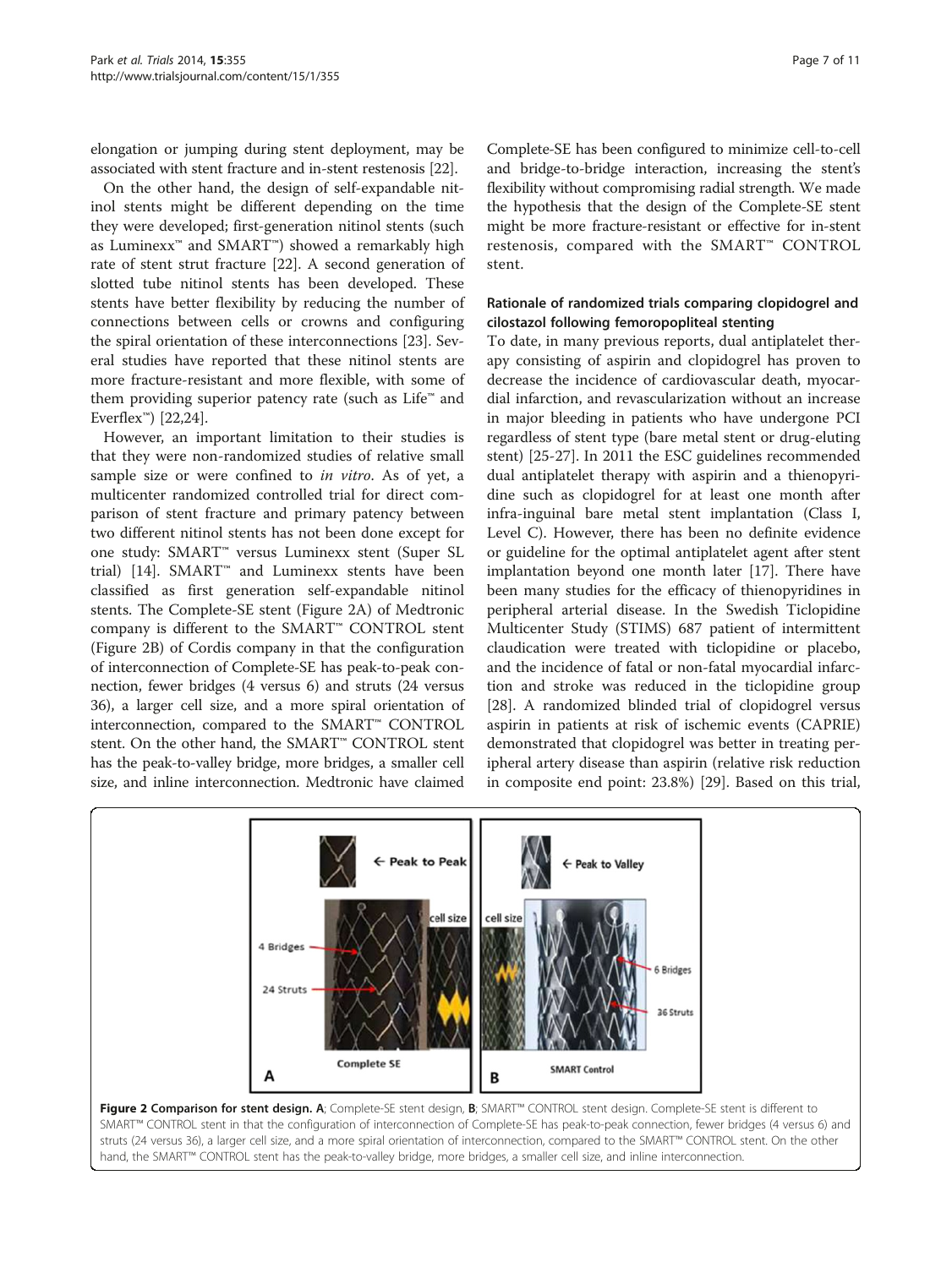<span id="page-7-0"></span>clopidogrel has been approved for prevention of ischemic events in patients with peripheral artery disease by the United State Food and Drug Administration [\[29](#page-10-0)]. Clopidogrel is effective in reducing cardiovascular events in a subgroup of patients with symptomatic peripheral arterial disease, with or without other clinical evidence of cardiovascular disease [\[11\]](#page-9-0). In the CHARISMA (Clopidogrel for High Atherothrombotic Risk and Ischemic Stabilization, Management, and Avoidance) trial, the large number of patients with documented prior myocardial infarction, ischemic stroke, or symptomatic peripheral artery disease appeared to derive significant benefit from dual antiplatelet therapy with clopidogrel plus aspirin beyond aspirin alone [\[30](#page-10-0)]. In the CASPAR (Results of the randomized, placebo-controlled clopidogrel and acetylsalicylic acid in bypass surgery for peripheral arterial disease) trial, the combination of clopidogrel plus aspirin did not improve limb or systemic outcomes in the overall population of peripheral artery disease patients requiring below-knee bypass grafting [\[31\]](#page-10-0). Subgroup analysis suggests that clopidogrel plus aspirin confers benefit in patients receiving prosthetic grafts (Hazard ratio: 0.65; 95% CI: 0.45-0.95;  $P = 0.025$ ) without significantly increasing risk of major bleeding [\[31\]](#page-10-0). With the potential benefit of cilostazol on vascular function in vitro, there have been several previous efforts to prove the efficacy of cilostazol in patients undergoing endovascular therapy or stent implantation in peripheral arterial disease. For example, Soga et al. and Iida et al. have reported that cilostazol may improve amputation-free survival and limb salvage rate after endovascular therapy for infrainguinal disease in patients with critical limb ischemia and intermittent claudication [\[19,32-34](#page-10-0)]. Also, they have demonstrated that cilostazol reduced restenosis after superficial femoral artery stenting with a selfexpandable nitinol stent and it seems to be more effective in patients who are at a high risk of restenosis [\[35](#page-10-0)]. However, very few trials have not effectively or properly addressed the direct comparison for the efficacy and safety between clopidogrel and cilostazol. This trial is designed to evaluate the efficacy and safety between aspirin plus clopidogrel versus aspirin plus cilostazol in patients undergoing stent implantation in femoropopliteal lesions.

In conclusion, we still do not know whether there is a difference in primary patency and stent fracture between two self-expandable nitinol stents with a different design (SMART™ CONTROL versus COMPLETE™-SE) in stenotic or occlusive femoropopliteal arterial lesions. Furthermore, the efficacy and safety between aspirin plus clopidogrel versus aspirin plus cilostazol in patients undergoing stent implantation in femoropopliteal lesions will be evaluated. We hope to address these issues in the SENS-FP trial, whereby we will enroll a large unselected

population of patients treated with stent implantation for significant peripheral arterial disease.

## Trial status

Recruitment is ongoing.

## Appendix

## Endpoints definitions

Binary restenosis: defined as a reduction in the luminal diameter of >50% according to the worst angiographic view at the narrowest site within the treated segment plus the 10-mm segments proximal and distal to the treated segment by catheter angiography or PSVR  $\geq 2.5$ (PSVR = peak systolic velocity within the area of stenosis divided by peak systolic velocity in a normal adjacent proximal artery segment) or total occlusion by duplex ultrasound. Stent fracture rate according fracture grade (minor, moderate, severe) [[12](#page-9-0)]: plain X-ray examinations for the stent fracture are used or performed using at least two different angulations (30 to 45° difference) and the highest available magnification. Stent fracture is classified as minor (single strut fracture), moderate (fracture of more than 2 struts), or severe (complete separation of stent segments). Target lesion revascularization (TLR): defined as any repeat percutaneous intervention of the target lesion or bypass surgery of the target vessel performed for restenosis because of a return of ischemic symptoms, decrease of at least 1 Rutherford category, decrease in the ankle brachial index of >0.15, or restenosis of >50% as measured by catheter angiography. The target lesion is defined as the treated segment from 10 mm proximal to the stent and to 10 mm distal to the stent. Target extremity revascularization (TER): defined as any repeat percutaneous intervention of the target extremity or bypass surgery of the target extremity performed for restenosis because of a return of ischemic symptoms, decrease of at least 1 Rutherford category, decrease in the ankle brachial index of >0.15, or restenosis of >50% as measured by catheter angiography. Limb salvage: defined as survival free of amputation. Amputation is defined as above-ankle amputation of the index limb. Sustained clinical improvement rate [[36,37\]](#page-10-0): defined as persistent ABI value ≥0.15 and persistent improvement of ≥1 class according to Rutherford throughout follow-up when compared with baseline without the need for repeat TLR in surviving patients. Late loss: defined as a change in MLD from final angiogram to follow-up. Major adverse cardiac events (MACE): defined as composite of all-cause death, myocardial infarction, cerebrovascular stroke, and target lesion revascularization.

## Immediate outcomes

Acute lesion success: defined as a residual stenosis of ≤30% without flow-limiting dissection in the worst angiographic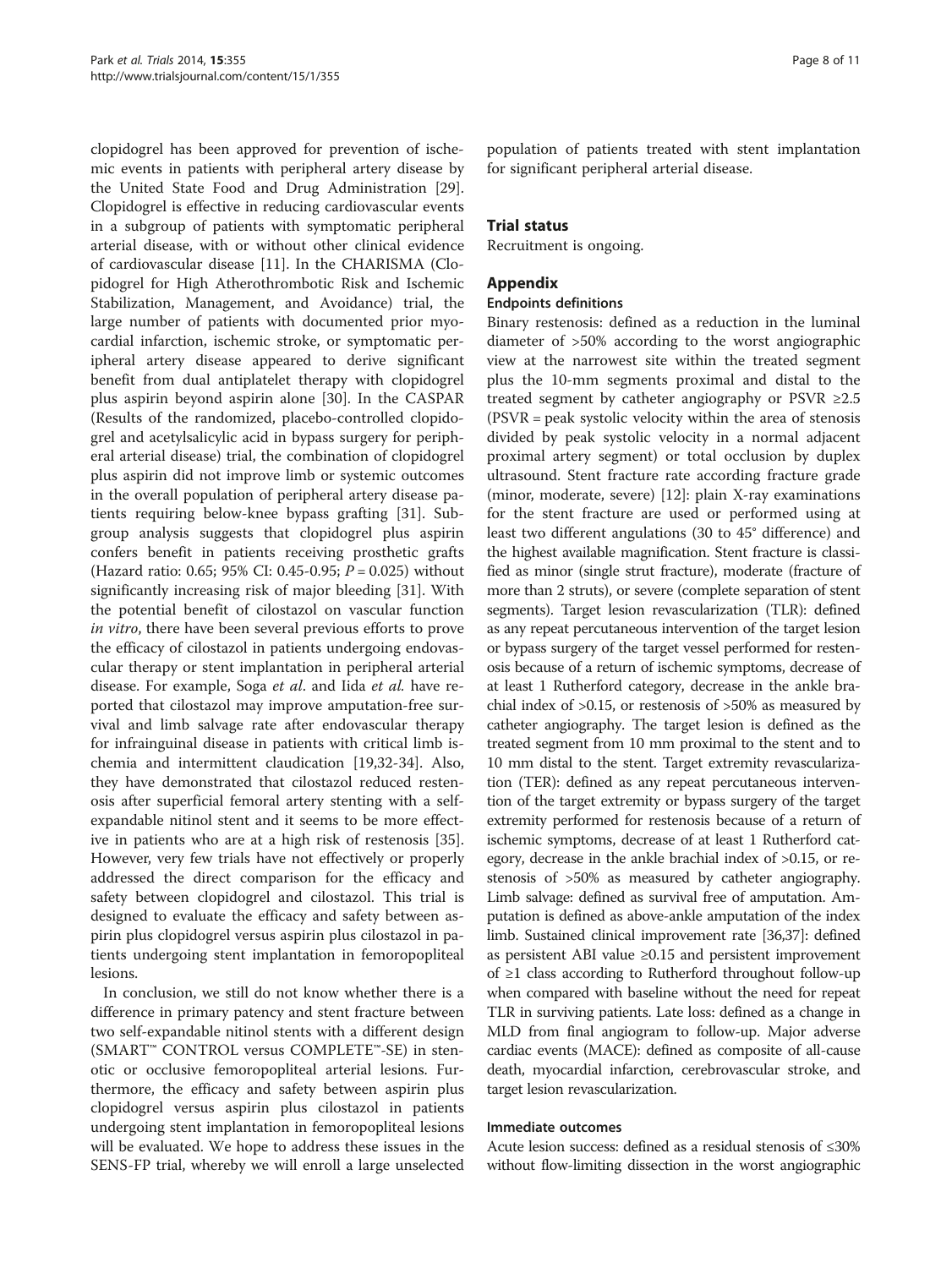view. Definition of suboptimal result: residual pressure gradient of >10 mmHg, residual stenosis of >30%, or flow-limiting dissection. Acute hemodynamic success: defined as  $a \ge 0.15$  improvement in the ankle-brachial index from pre-procedure to immediately post-procedure (discharge). Clinical success: defined as an improvement of baseline symptoms by at least 1 Rutherford category that was sustained throughout follow-up with no additional intervention.

## QCA (Qualitative Comparative Analysis) data definition and variables:

Reference vessel diameter (obtained from averaging 5-mm segments proximal and distal to the lesion), minimal luminal diameter (MLD), acute gain (change in MLD from baseline to post-intervention), late loss (change in MLD from the final angiogram to follow-up), percent diameter stenosis, total reocclusion rate, and binary (>50%) restenosis rate [\[38\]](#page-10-0).

## Ankle-brachial index (ABI) calculation

Measurement of highest systolic pressure in both arms, measurement of systolic pressure in both legs, use highest ankle pressure (dorsalis pedis or posterior tibialis) for each leg, and calculate ratio of each ankle to brachial pressure by dividing each ankle by highest brachial pressure.

## Bleeding and hemorrhagic complications

An episode of bleeding is defined by the TIMI (Thrombolysis In Myocardial Infarction) criteria [\[39\]](#page-10-0) as:

Major: overt clinical bleeding (or documented intracranial or retroperitoneal hemorrhage) associated with a drop in hemoglobin (Hgb) of greater than 5 g/dl (0.5 g/l) or in hematocrit (Hct) of greater than 15% (absolute). A patient who experiences an intracranial hemorrhage should be considered to have a major hemorrhage. Minor: overt clinical bleeding associated with a fall in hemoglobin of 3 to less than or equal to 5 g/dl (0.5 g/l) or in hematocrit of 9% to less than or equal to 15% (absolute). None: no bleeding event that meets the major or minor definition. In calculating the fall in hemoglobin or hematocrit, a transfusion of whole blood or packed red blood cells is counted as 1 g/dl (0.1 g/l) hemoglobin or 3% absolute in hematocrit. This would be in addition to the actual fall in hemoglobin or hematocrit. To account for transfusion, hemoglobin and hematocrit measurements will be adjusted for any packed red blood cells or whole blood given between baseline and post-transfusion measurements. A transfusion of one unit of blood will be assumed to result in an increase of 1 g/dL in Hgb or of 3% in Hct. Thus, to calculate the true change in Hgb or Hct if there has been an intervening transfusion between two

blood measurements, the following calculations should be performed:

- $Hgb = [baseline Hgb \cdot post \, transition Hgb]$  $+$  [number of transfused units]
- $Hct = [baseline Hct \nvert post transformation Hct]$  $+$  [number of transfused units  $\times$  3]

The following will be classified as 'instrumented' major bleeding that is considered to be associated with the catheterization laboratory visit: major percutaneous entry site: bleeding occurred at the percutaneous entry site during or after the catheterization laboratory visit until discharge. The bleeding should require a transfusion and/or prolong the health care facility stay, and/or cause a drop in Hgb >5 g/dL. Bleeding at the percutaneous entry site can be external or a hematoma >10 cm for femoral access or >2 cm for radial access or >5 cm for brachial access. major retroperitoneal, gastrointestinal, genital, and urinary: bleeding occurred during or after the catheterization laboratory visit until discharge. The bleeding either requires surgical intervention (for example, to relieve nerve compression), and/or requires a transfusion and/or prolongs the health care facility stay, and/or causes a drop in hemoglobin > 5.0 g/dL. major other or unknown: bleeding occurred at other or unknown locations during or after the catheterization laboratory visit until discharge. The bleeding should require a transfusion and/or prolong the healthcare facility stay and/or cause a drop in  $Hgb > 5 g/dL$ .

## Abbreviations

CTO: Chronic total occlusion; ECS: European Society of Cardiology; U.S. FDA: United State Food and Drug Administration; PAD: Peripheral arterial disease; PCI: Percutaneous coronary intervention; PSVR: Peak systolic velocity ratio; SFA: superficial femoral artery; TASC: Transatlantic Inter-Society Consensus.

#### Competing interests

The authors declare that they have no competing interests.

#### Authors' contributions

SHP contributed to the initial conception and design of the whole study, acquisition of the data, critical establishment and management of the whole database, and wrote the manuscript. SWR contributed to the initial conception and design of the whole study, critical acquisition of the data, and final approval of the version of the manuscript. CUC was involved in the drafting of the manuscript and critical revision of the study design. EJK was involved in the drafting of the manuscript and critical revision of the study design. DJO was involved in the drafting of the manuscript and critical revision of the study design. YHC was involved in the drafting of the manuscript and critical revision of the study design. WGC was involved in the drafting of the manuscript and critical revision of the study design. SJL contributed to the critical acquisition of the data and initial conception of the study design. YHK contributed to the critical acquisition of the data and initial conception of the study design. SHC contributed to the critical acquisition of the data and initial conception of the study design. WHK contributed to the critical acquisition of the data and initial conception of the study design. KCK contributed to the critical acquisition of the data and initial conception of the study design. JHC contributed to the critical acquisition of the data and initial conception of the study design. JHK contributed to the critical acquisition of the data and initial conception of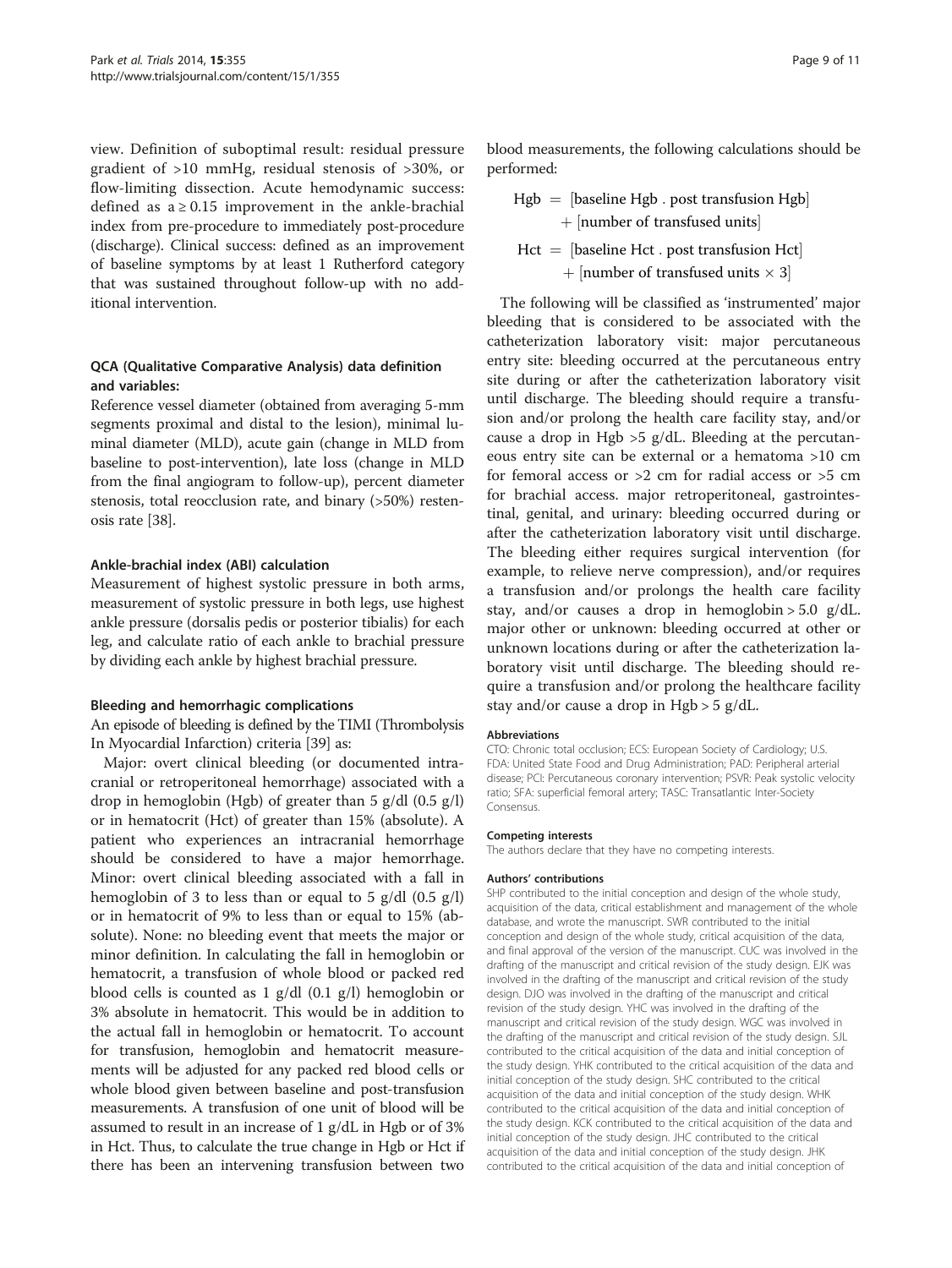<span id="page-9-0"></span>the study design. SMK contributed to the critical acquisition of the data and initial conception of the study design. JHB contributed to the critical acquisition of the data and initial conception of the study design. JMB contributed to the critical acquisition of the data and initial conception of the study design. WYK contributed to the critical acquisition of the data and initial conception of the study design. JYB contributed to the critical acquisition of the data and initial conception of the study design. JBS contributed to the critical acquisition of the data and critical reading and revision of the study manuscript. WYJ contributed to the critical acquisition of the data and initial conception of the study design. MWP contributed to the critical acquisition of the data and critical reading and revision of the study manuscript. SHH contributed to the critical acquisition of the data and initial conception of the study design. JS contributed to the critical acquisition of the data and initial conception of the study design. MWK contributed to the critical acquisition of the data and initial conception of the study design. YJK contributed to the critical acquisition of the data and initial conception of the study design. HJC contributed to the critical acquisition of the data and initial conception of the study design. JWS contributed to the critical acquisition of the data and initial conception of the study design. All authors read and approved the final manuscript.

#### Acknowledgements

This study was supported by a grant from the Otsuka Pharmaceutical Company, Korea. (Grand number 293-1034).

#### Author details

<sup>1</sup>Department of Cardiology, Soonchunhyan, University Cheonan Hospital, 31 Soonchunhyang-6Gil, Dongnam-Gu, Cheonan 330-721, Republic of Korea. <sup>2</sup>Cardiovascular Center, Korea University Guro Hospital, 80 Guro-dong, Guro-gu, Seoul 152-703, Republic of Korea. <sup>3</sup>Cardiovascular Center, Myongji Hospital, 55, Hwasu-ro 14beon-gil, Deogyang-gu, Goyang 412-826, Republic of Korea. <sup>4</sup> Department of Cardiology, Konkuk University Chungju Hospital, 620-5 Kyohyun2-dong, Chungju 380-704, Republic of Korea. <sup>5</sup>Divison of Cardiology, Department of Internal Medicine, Kangwon National University School of Medicine, Baengnyeong-ro 156, Chuncheon 200-722, Republic of Korea. <sup>6</sup>Division of Cardiology, Department of Medicine, Samsung Medical Center, Sungkyunkwan University School of Medicine, 81 Irwon-Ro Gangnam-gu, Seoul 135-710, Republic of Korea. <sup>7</sup>Cardiovascular Center, Eulji Univesity Deajeon Hospital, Dunsan-dong 1306, Seo-gu, Deajeon 302-799, Republic of Korea. <sup>8</sup>Cardiovascular Center, Incheon Sa-Rang General Hospital, 726, Michuhol-daero, Nam-gu, Incheon 402-835, Republic of Korea. <sup>9</sup>Cardiovascular Center, St. Carollo General Hospital, 221, Sungwang-ro, Soonchun 540-719, Republic of Korea. <sup>10</sup>Cardiovascular Center, Chonnam University Hospital, 42 Jebong-Ro, Donggu, Gwangju 501-757, Republic of Korea. 11Regional Cardiovascular Center, Division of Cariology, Department of Medicine, Chungbuk National University, 1473, Seobu-ro, Seowon-gu,<br>Cheongju 362-240, Republic of Korea. <sup>12</sup>Cardiovascular Center, Konyang University Hospital, 158, Gwanjeodong-roSeo-gu, Daejeon 302-812, Republic of Korea. 13Cardiovascular Center, Incheon, Hanlim General Hospital, 722, Jangje-ro, Gyeyang-gu, Incheon 407-060, Republic of Korea. <sup>14</sup>Cardiovascular Center, Gwangju Bohoon General Hospital, 99, Cheomdanwolbong-ro, Gwangsan-gu, Gwangju 506-705, Republic of Korea. <sup>15</sup>Cardiovascular Center, Cheongju St. Mary's Hospital, 173-19, Juseong-ro, Cheongwon-gu, Chungju 173-19, Republic of Korea. <sup>16</sup>Cardiovascular Center, Seoul National University Boramae Medical Center, 20, Boramae-ro 5-gil, Dongjak-gu, Seoul 156-707, Republic of Korea. 17Department of Cardiology, Deajeon St. Mary's Hospital, College of Medicine, The Catholic University of Korea, 64, Daeheung-roJung-gu, Deajeon 301-723, Republic of Korea. <sup>18</sup>Department of Cardiology, Cardiovascular center, Soonchunhyang University Bucheon Hospital, 170, Jomaru-ro, Wonmi-gu, Bucheon 420-767, Republic of Korea. <sup>19</sup>Department of Cardiology, Hanyang University Medical Center, Hanmaeum Hospital, 43-3, Sangnam-dong, Seongsan-gu, Changwon 642-832, Republic of Korea. <sup>20</sup>Department of Endocrinology & Metabolism, Soonchunhyang University Cheonan Hospital, 31 Soonchunhyang-6Gil, Dongnam-Gu, Cheonan 330-721, Republic of Korea. <sup>21</sup> Department of Plastic & Reconstructive Surgery, Soonchunhyang University Cheonan Hospital, 31 Soonchunhyang-6Gil, Dongnam-Gu, Cheonan 330-721, Republic of Korea. <sup>22</sup>Department of Orthopedic Surgery, Soonchunhyang University Cheonan Hospital, 31 Soonchunhyang-6Gil, Dongnam-Gu, Cheonan 330-721, Republic of Korea.

Received: 1 March 2014 Accepted: 20 August 2014 Published: 10 September 2014

#### References

- 1. Dormandy JA, Rutherford RB: Management of peripheral arterial disease (PAD). TASC Working Group. TransAtlantic Inter-Society Consensus (TASC). J Vasc Surg 2000, 31:s1–s296.
- 2. Cejna M, Thurnher S, Illiasch H, Horvath W, Waldenberger P, Hornik K, Lammer J: PTA versus Palmaz stent placement in femoropopliteal artery obstructions: a multicenter prospective randomized study. J Vasc Interv Radiol 2001, 12:23–31.
- 3. Vroegindeweij D, Vos LD, Tielbeek AV, Buth J, vd Bosch HC: Balloon angioplasty combined with primary stenting versus balloon angioplasty alone in femoropopliteal obstructions: a comparative randomized study. Cardiovasc Intervent Radiol 1997, 20:420–425.
- 4. Grimm J, Müller-Hülsbeck S, Jahnke T, Hilbert C, Brossmann J, Heller M: Randomized study to compare PTA alone versus PTA with Palmaz stent placement for femoropopliteal lesions. J Vasc Interv Radiol 2001, 12:935–942.
- 5. Zdanowski Z, Albrechtsson U, Lundin A, Jonung T, Ribbe E, Thörne J, Norgren L: Percutaneous transluminal angioplasty with or without stenting for femoropopliteal occlusions? A randomized controlled study. Int Angiol 1999, 18:251–255.
- 6. Becquemin JP, Favre JP, Marzelle J, Nemoz C, Corsin C, Leizorovicz A: Systematic versus selective stent placement after superficial femoral artery balloon angioplasty: a multicenter prospective randomized study. J Vasc Surg 2003, 37:487–494.
- 7. Schillinger M, Sabeti S, Loewe C, Dick P, Amighi J, Mlekusch W, Schlager O, Cejna M, Lammer J, Minar E: Balloon angioplasty versus implantation of nitinol stents in the superficial femoral artery. N Engl J Med 2006, 354:1879–1888.
- 8. Krankenberg H, Schlüter M, Steinkamp HJ, Bürgelin K, Scheinert D, Schulte KL, Minar E, Peeters P, Bosiers M, Tepe G, Reimers B, Mahler F, Tübler T, Zeller T: Nitinol stent implantation versus percutaneous transluminal angioplasty in superficial femoral artery lesions up to 10 cm in length: the femoral artery stenting trial. Circulation 2007, 116:285–292.
- 9. Dick P, Wallner H, Sabeti S, Loewe C, Mlekusch W, Lammer J, Koppensteiner R, Minar E, Schillinger M: Balloon angioplasty versus stenting with nitinol stents in intermediate length superficial femoral artery lesions. Catheter Cardiovasc Interv 2009, 74:1090–1095.
- 10. Laird JR, Katzen BT, Scheinert D, Lammer J, Carpenter J, Buchbinder M, Dave R, Ansel G, Lansky A, Cristea E, Collins TJ, Goldstein J, Jaff MR, RESILIENT Investigators: Nitinol stent implantation versus balloon angioplasty for lesions in the superficial femoral artery and proximal popliteal artery: twelve-month results from the RESILIENT randomized trial. Circ Cardiovasc Interv 2010, 3:267–276.
- 11. Norgren L, Hiatt WR, Dormandy JA, Nehler MR, Harris KA, Fowkes FG: TASC II Working Group. Inter-Society Consensus for the Management of Peripheral Arterial Disease (TASC II). J Vasc Surg 2007, 45(Suppl S):S5-S67.
- 12. Scheinert D, Scheinert S, Sax J, Piorkowski C, Bräunlich S, Ulrich M, Biamino G, Schmidt A: Prevalence and clinical impact of stent fractures after femoropopliteal stenting. J Am Coll Cardiol 2005, 45:312–315.
- 13. Rits J, van Herwaarden JA, Jahrome AK, Krievins D, Moll FL: The incidence of arterial stent fractures with exclusion of coronary, aortic, and non-arterial settings. Eur J Endovasc Surg 2008, 36:339-345.
- 14. Minar E, Schillinger M: New stents for SFA. J Cardiovasc Surg 2009, 50:635-645.
- 15. Bosiers M, Torsello G, Gissler HM, Ruef J, Müller-Hülsbeck S, Jahnke T, Peeters P, Daenens K, Lammer J, Schroë H, Mathias K, Koppensteiner R, Vermassen F, Scheinert D: Nitinol stent implantation in long superficial femoral artery lesions: 12-month results of the DURABILITY I study. J Endovasc Ther 2009, 16:261-269.
- 16. Müller-Hülsbeck S, Schäfer PJ, Charalambous N, Yagi H, Heller M, Jahnke T: Comparison of second-generation stents for application in the superficial femoral artery: an in vitro evaluation focusing on stent design. J Endovasc Ther 2010, 17:767–776.
- 17. European Stroke Organisation; Authors/Task Force Members, Tendera M, Aboyans V, Bartelink ML, Baumgartner I, Clément D, Collet JP, Cremonesi A, De Carlo M, Erbel R, Fowkes FG, Heras M, Kownator S, Minar E, Ostergren J, Poldermans D, Riambau V, Roffi M, Röther J, Sievert H, van Sambeek M, Zeller T, ESC Committee for Practice Guidelines, Bax J, Auricchio A, Baumgartner H, Ceconi C, Dean V, Deaton C, Fagard R, et al: ESC Guidelines